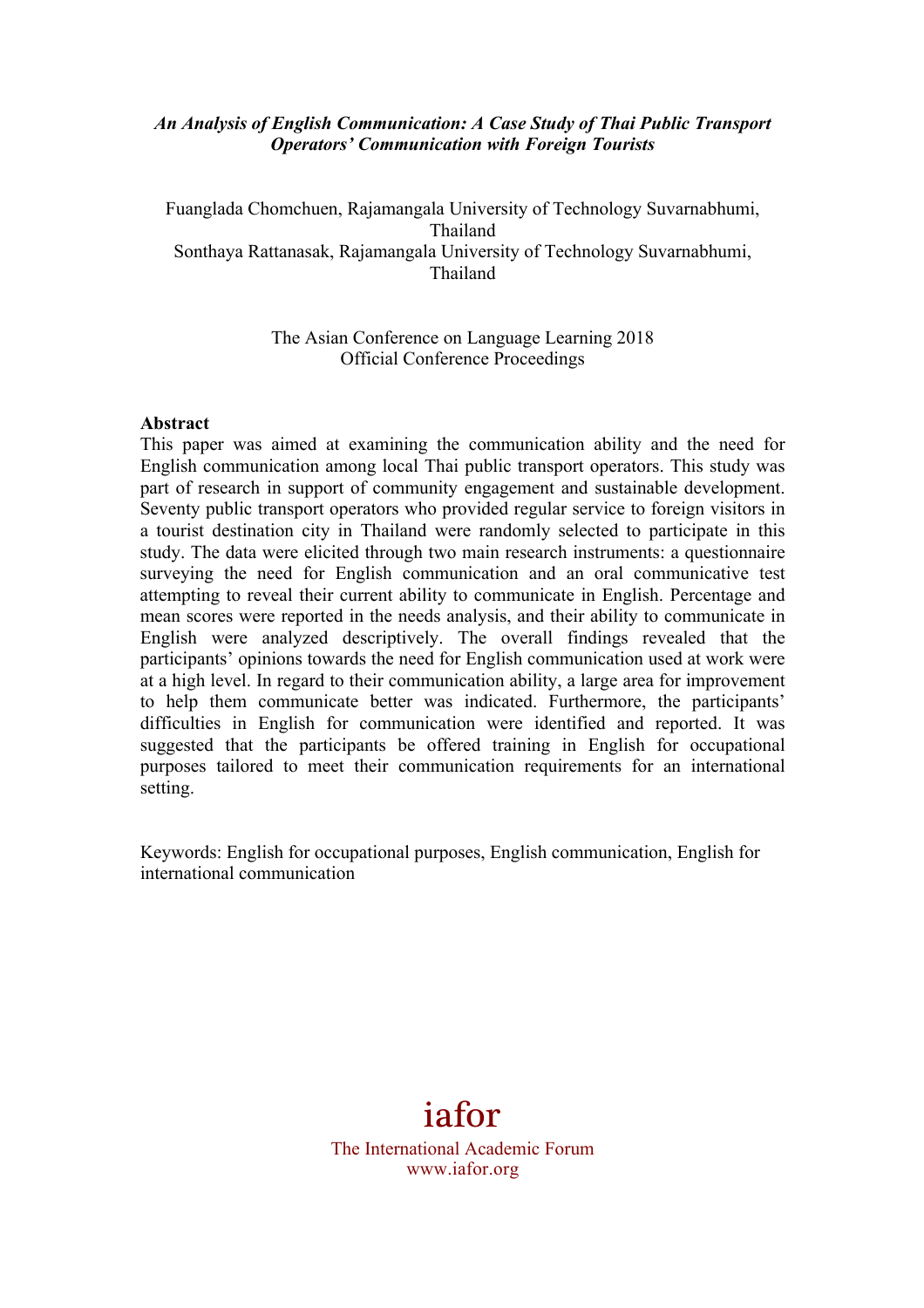#### **Introduction**

In a country like Thailand, which is popular among tourists from around the globe, English plays a crucial role in communication on a daily basis. It is used for various purposes of communication in international settings, especially in the hospitality industry. Thai people who are involved in the hospitality industry are among the key participants who can help boost and promote tourism in the country. For this reason, local Thai people, who speak Thai as their first language (L1), also need English skills essential for communication with foreign tourists. Those skills include speaking and listening since local people providing services in the hospitality industry deal directly with customers who speak English and come from different parts of the globe. English, therefore, is very important and has become a vital tool used in their work. However, exposure to English language communication in Thailand is often limited, due to the fact that English is not an official language in the country. In reference to the recent EF English Proficiency Index (EF Education First, 2017), the proficiency of Thai learners of English ranked 53 among 80 countries across regions. More specifically, in comparison among 20 countries in Asia, Thailand ranked 15 out of 20 countries. This indicates that the overall English proficiency is low (EPI score is 49.78).

Phranakorn Si Ayutthaya is a city that is a major tourist attraction in Thailand. Because of its fabulous ancient architecture, magnificent temples, and fascinating history, it attracts a number of visitors throughout the year. Moreover, the city was declared a UNESCO World Heritage Site in 1991 (UNESCO World Heritage Centre, 1991). This gives rise to an increase and expansion of the tourism capacity in the city. Such expansion means the community has to be ready for the growing need for English communication in order to facilitate foreign tourists in the hospitality industries. According to the Ministry of Tourism and Sports (2017), it was found that the number of foreign visitors, tourists, and excursionists to the city rises continuously each year as presented in Figure 1.



Figure 1: The number of foreign visitors, tourists and excursionists in Phranakorn Si Ayutthaya during 2013 and 2016

When travelling in the city, individual or small group, foreign tourists mostly use public transport services, such as hiring a motorized tricycle taxi, also known as a *Tuk-Tuk.* Therefore, these public transport operators are among those who use English more frequently in providing service to the tourists. However, communicating with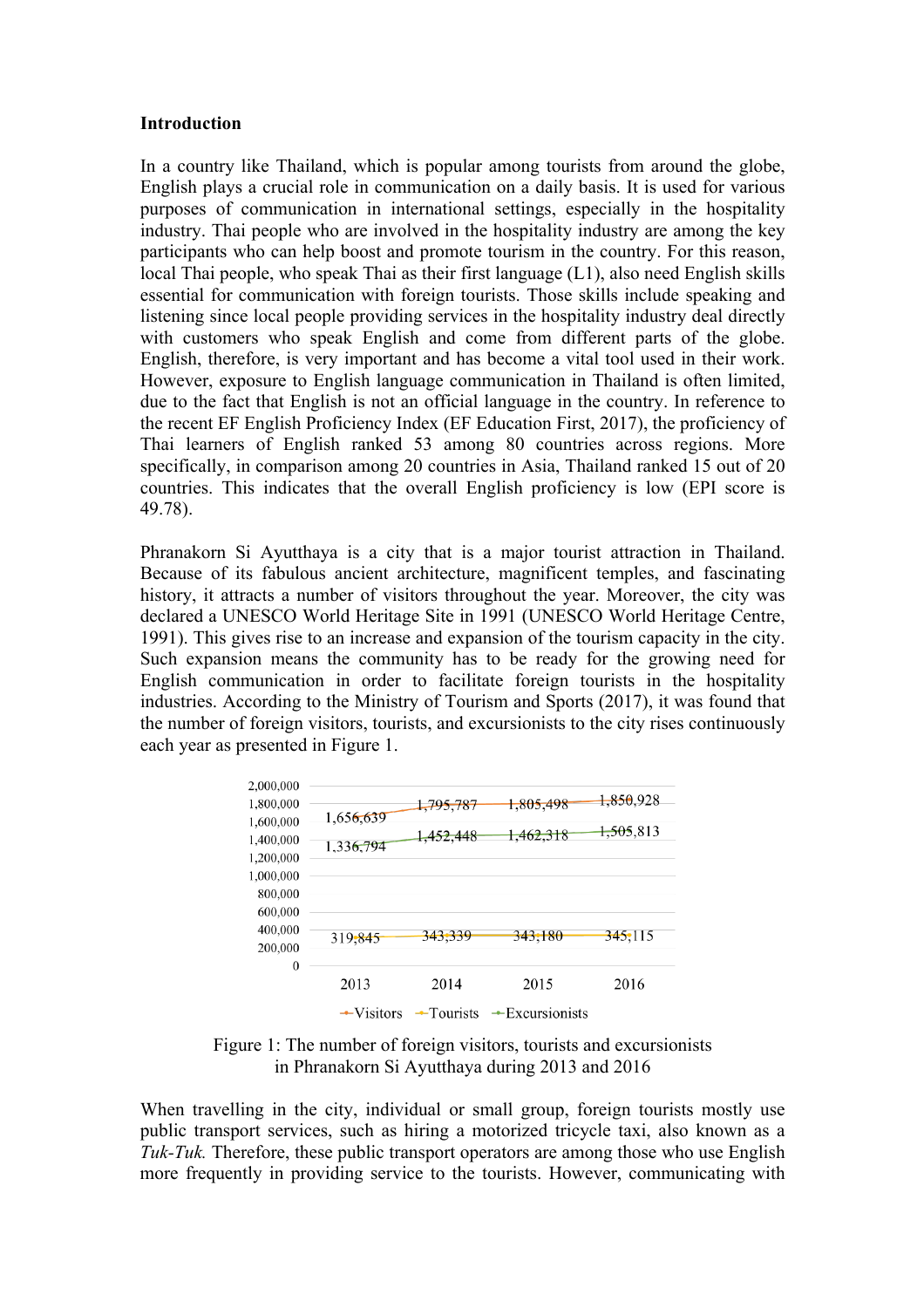foreign tourists could be challenging for them. According to Luankanokrat (2011) and Thanasabkasem and Keadplang (2016), Thai people, especially those in the field of hospitality, tended to speak English at a very basic level

in their daily communication with English speakers from different countries, which might cause some communication problems with the tourists. As a result, they need to keep learning and enhancing their English communication, especially for occupational purposes, to meet their communication requirements and help increase the growth rate of tourism and outcome for the local community.

# **Objectives of the Study**

The objectives of the study are as follows:

1. To survey Thai public transport operators' opinions towards the need for English communication.

2. To examine Thai public transport operators' difficulties in English communication.

3. To investigate Thai public transport operators' current ability to communicate in English.

# **Research Questions**

The research questions are as follows:

1. What are Thai public transport operators' opinions towards the need for English communication?

2. What are Thai public transport operators' opinions towards difficulties in English communication?

3. What are the problems in Thai public transport operators' English communication?

# **Review of Literature**

# **The Roles of English for International Communication**

The purposes of English are dependent on the speakers' context. Some examples are: English used in everyday communication, English used for academic purposes, and English used for occupational purposes. However, the most common purpose of English is to communicate with one another in international communication. Generally speaking, English is considered an international language widely used in conversations among people whose mother tongues are different. It is used as a medium of communication among them. Understanding English used by speakers from different countries is beneficial for enhancing comprehension in communication.

According to Ellis (2008), English as a second language (ESL) refers to the situations where English is used among speakers with the ability to use their L1 and English at a relatively equivalent level. This means the speakers in the countries where English is used as a second language could be considered proficient in English as they are in their L1. English used in Singapore is an example of this scenario. Singaporeans use English in their everyday communication, but it is not their first language. Therefore, ESL countries normally consider English as one of their official languages. Not to be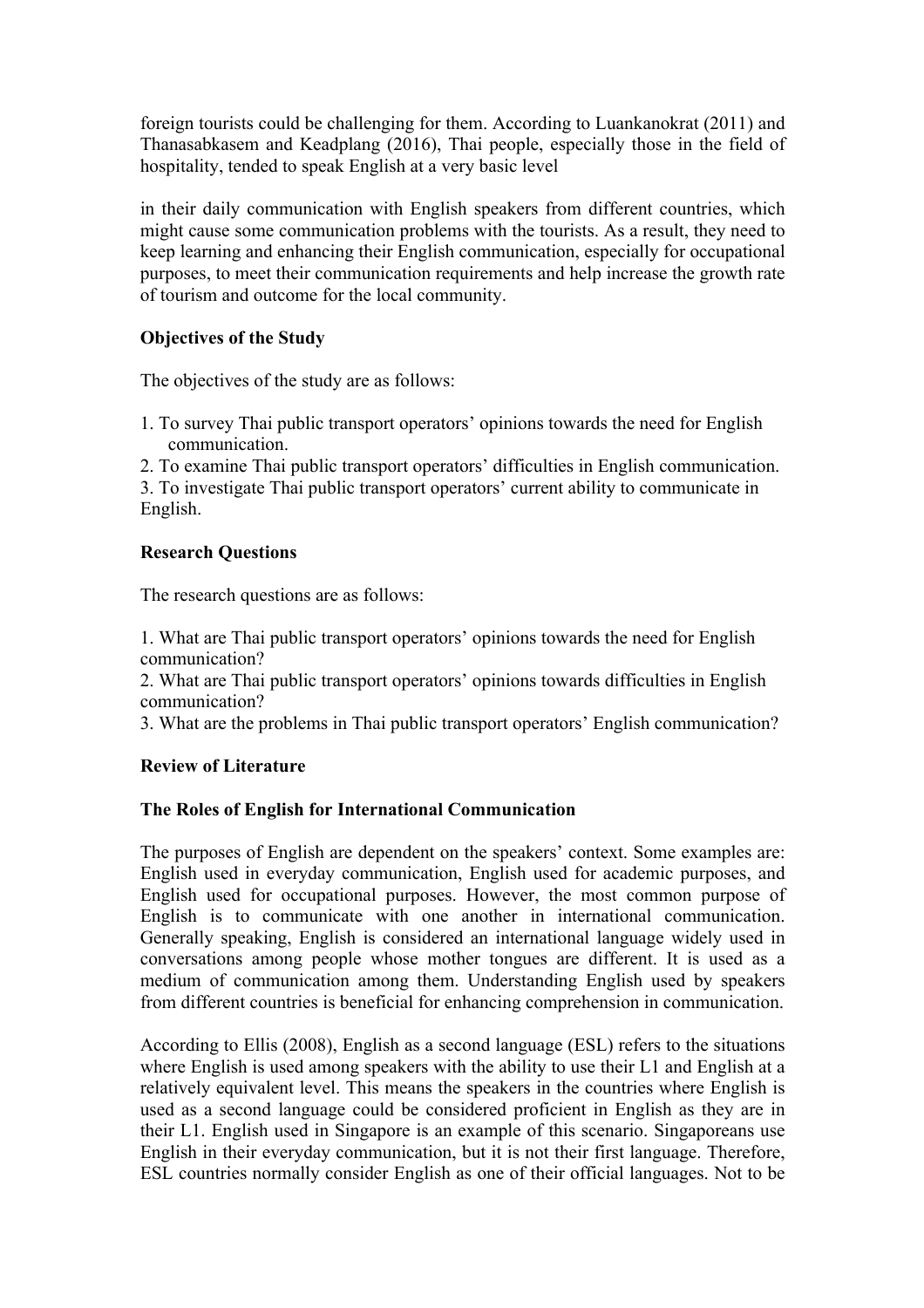confused with ESL, English as a foreign language (EFL) is used in the countries which do not consider it as an official language. The language is usually learned primarily in classroom settings in preparation for communication in the real world. This means the learners are not greatly exposed to language uses outside the classroom. Generally, there is little exposure to the language users for those EFL learners.

The countries where English is used as a foreign language include, for example, Japan, China, and Thailand (Ellis, 2008).

#### **Process of Communication**

According to Hamilton (2008), communication in a broad sense can refer to messages disseminated within a certain context or situation. Communication is usually a process that involves a sender and an intended receiver of these messages. Specifically, the process is conducted by a person or group who is the sender of a message trying to convey the information or the message to another person or group. The means of the communication can be performed through both verbal and nonverbal communications (Hamilton, 2008). The processes of communication can be done through various channels of communication, for instance, face-to-face or verbal communication, telephone conversations, gestures or paralanguage used during a conversation or even written messages as in e-mail. The communication can, therefore, take place regardless of distance and time. To consider whether the communication is complete and successful, the message must be received and understood by recipients or receivers of the messages (Hamilton, 2008; Jandt, 2007; Morreale, Spitzberg & Barge, 2007).

# **Related Previous Studies**

Numerous studies stressed the importance of English used in communication. In particular, English for specific purposes such as that of hospitality.

Chan (2001) investigated the need of English skill improvement among students in tertiary level education. The participants were 701 students who studied English as a foreign language and 47 EFL teachers. The findings showed that the students expressed a need for speaking English to facilitate their learning and academic research, as well as for professions. The results indicated that the major difficulties the students found in their English use was that their mother tongue tended to interfere with the use of the second language, English. They indicated that they lacked confidence in their use of English; moreover, the students also pointed out that speaking and writing skills were important for their learning English. The study also suggested important ways for improving English language skills which were: 1) the development of speaking and listening skills, 2) the development of topic specific vocabulary, 3) the establishment of confidence for learners, and 4) the strengthening the learners' motivation in learning English.

Choi (2005) conducted a study on English for specific purposes courses (ESP), designed especially for tourism students. The study was aimed at various contents, contexts, and methodologies in an EFL setting to meet the requirements or specific needs of the students. It was pointed out in the investigation that available ESP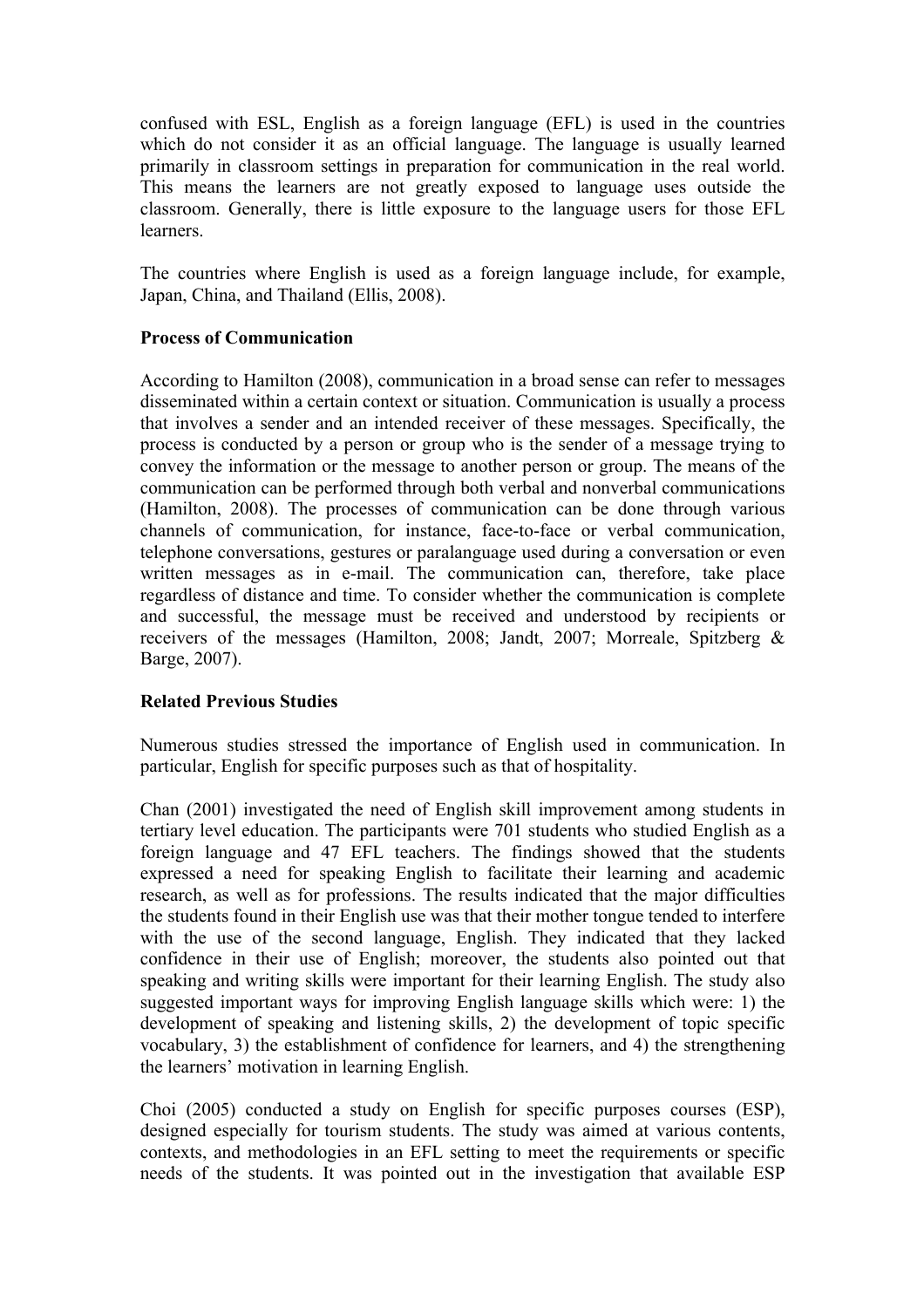courses should provide students with different proficiencies in tourism-related content in association with the practice of English skills. Moreover, it was also found that teachers' lesson plans should match the students' needs. It was suggested in this research that in designing an ESP curriculum, teachers should have a thorough understanding of their students' needs, perhaps even putting themselves in the students' places for the purpose of establishing a deeper understanding of how such courses should be devised.

In addition, Atibaedya (2010) examined English communication used in a selfdirected learning model in eco-tourism in Thailand. The study concentrated on the problems of English communication, the need for English communication, and the policy of English communication. The data were collected through semi-structured indepth interviews. There were 60 research participants. They included Thai local vendors, native speakers of English, and speakers of English as a second language. The overall results indicated that the main problem was the unsuccessful communication in English among the foreign visitors and the Thai local vendors. It was reported in the findings that the vendors appeared unable to apply the knowledge and communication techniques they learned in English courses in their work. Furthermore, it was found that they had insufficient background knowledge and skills in English. As mentioned earlier, there is limited exposure to English used as a foreign language for use in such encounters. Hence, it was also found in this study that as the Thai EFL vendors lacked the opportunity to speak with foreign visitors, there was little practice of English in their everyday conversation. It was thus recommended that a tool to facilitate the learning of English communication for them could be printed media, such as leaflets, or other published materials encompassing information on products or other such information related to their communication needs.

An investigation on the perception of international tourists towards communication skills performed by Thai EFL vendors was conducted by Thanasabkasem and Keadplang (2016). The study was carried out at a tourist attraction in Thailand. There were 200 foreign visitors participating in this study. The questionnaire was used to collect the data on the satisfaction towards the communication skills used by the Thai local vendors using printed media to help facilitate their English communication. It was found that communication techniques they used accompanied by the printed materials were very satisfying and could facilitate the communication in an international setting.

The findings presented in these investigations as well as relevant recommendations from previous research studies were taken into account in the present research.

#### **Research Methodology**

# **Participants**

The participants of this study were 70 public transport operators in Phranakorn Si Ayutthaya. These were taken from a research population of about 500, taking part in training sessions given by the researchers and colleagues in cooperation with the Ayutthaya Transport Office from 10-14 July 2017. The seventy participants who reported providing regular service to foreign tourists were randomly recruited.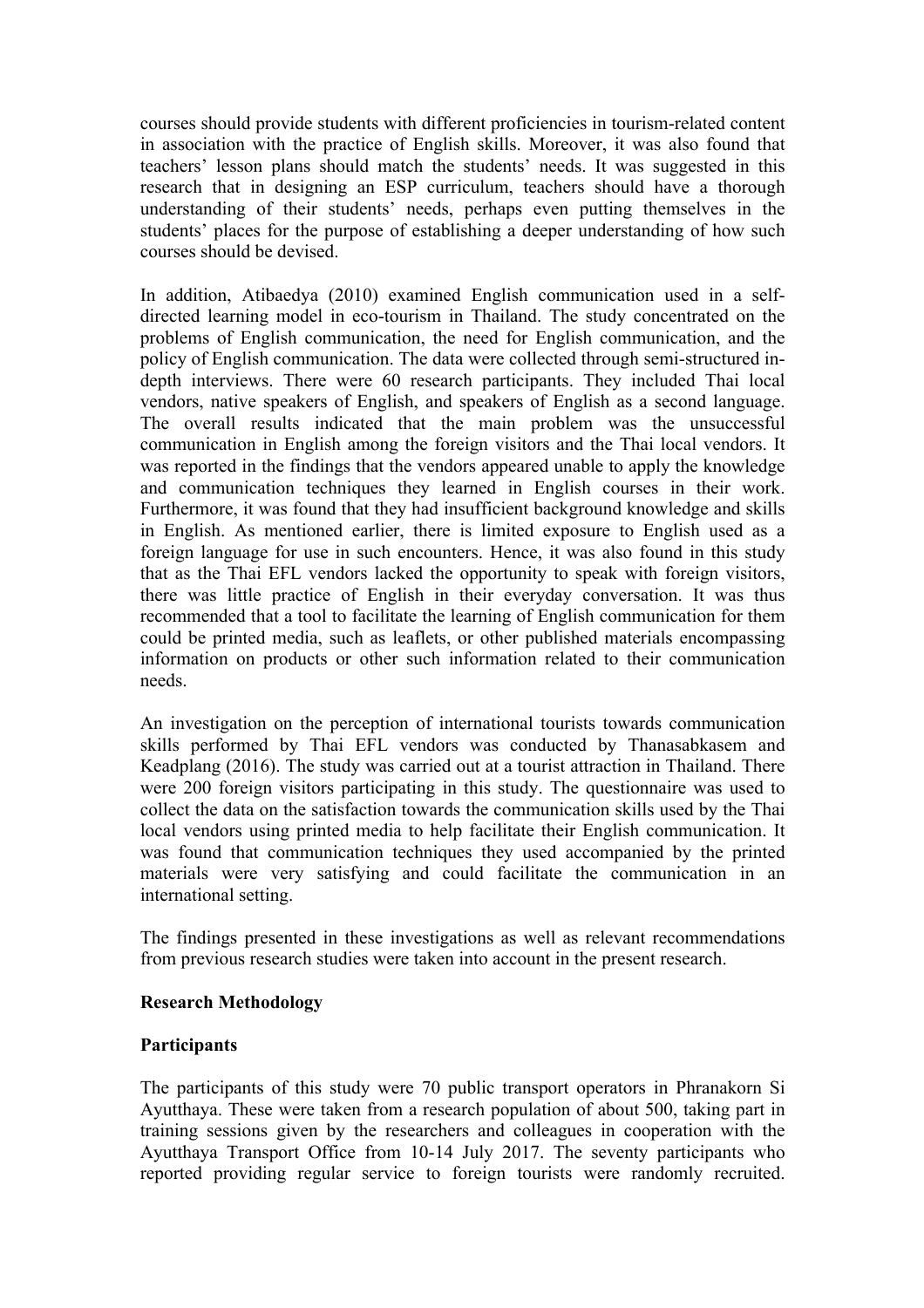Furthermore, 22 of the participants voluntarily took part in the oral communicative test. Most of them were male whose age ranged from 30 to 60 years. They primarily learned how to communicate in English from their daily transactions with customers who are tourists from different countries.

#### **Research Instruments**

Two research instruments were used in the present study.

1. Questionnaire

The questionnaire consisted of three main parts. The first part was designed to collect the data on public transport operators' general information. In the second part, a 5 point Likert scale was employed with the aim of investigating public transport operators' opinions towards the need for English communication. The last part was designed to survey the public transport operators' opinions towards the difficulties in English listening and speaking in their communication with foreign tourists.

2. Oral communicative test

This research instrument was designed to reveal the participants' current ability to communicate in English and to support the findings from the questionnaire. The test contained question-response test items in five main topics related to their everyday communication at work: greeting, giving directions, giving fare information, negotiation, and giving information on tourist attractions. In the test, each topic consisted of five questions orally read by a native speaker of English in a video. The test was validated by three experts, who currently work as university lecturers and hold masters degrees in the fields of English communication and English language teaching. The test was adjusted and piloted before the actual data collection.

# **Data Collection**

The questionnaires were administered to the participants during the 5-day training sessions, and only those data from the drivers who reported using English in their work were included for further analysis. Data collection on their English communication was conducted at the end of the training sessions. During the test, individual participants sat for an oral communicative test in front of a computer screen in a quiet room, watching as well as listening to the questions in the video read by a native speaker. After each question, they were allowed ample time to respond before proceeding to the next question. The responses were recorded by an MP3 voice recorder.

# **Data Analysis**

The data on the participants' general information from the first part of the questionnaire were analyzed and reported in percentage. The data on the participants' need for English communication and difficulties in listening to and speaking English were analyzed by using mean scores and standard deviations. The data from the oral communicative test were transcribed and analyzed descriptively through a rubric for oral English communication.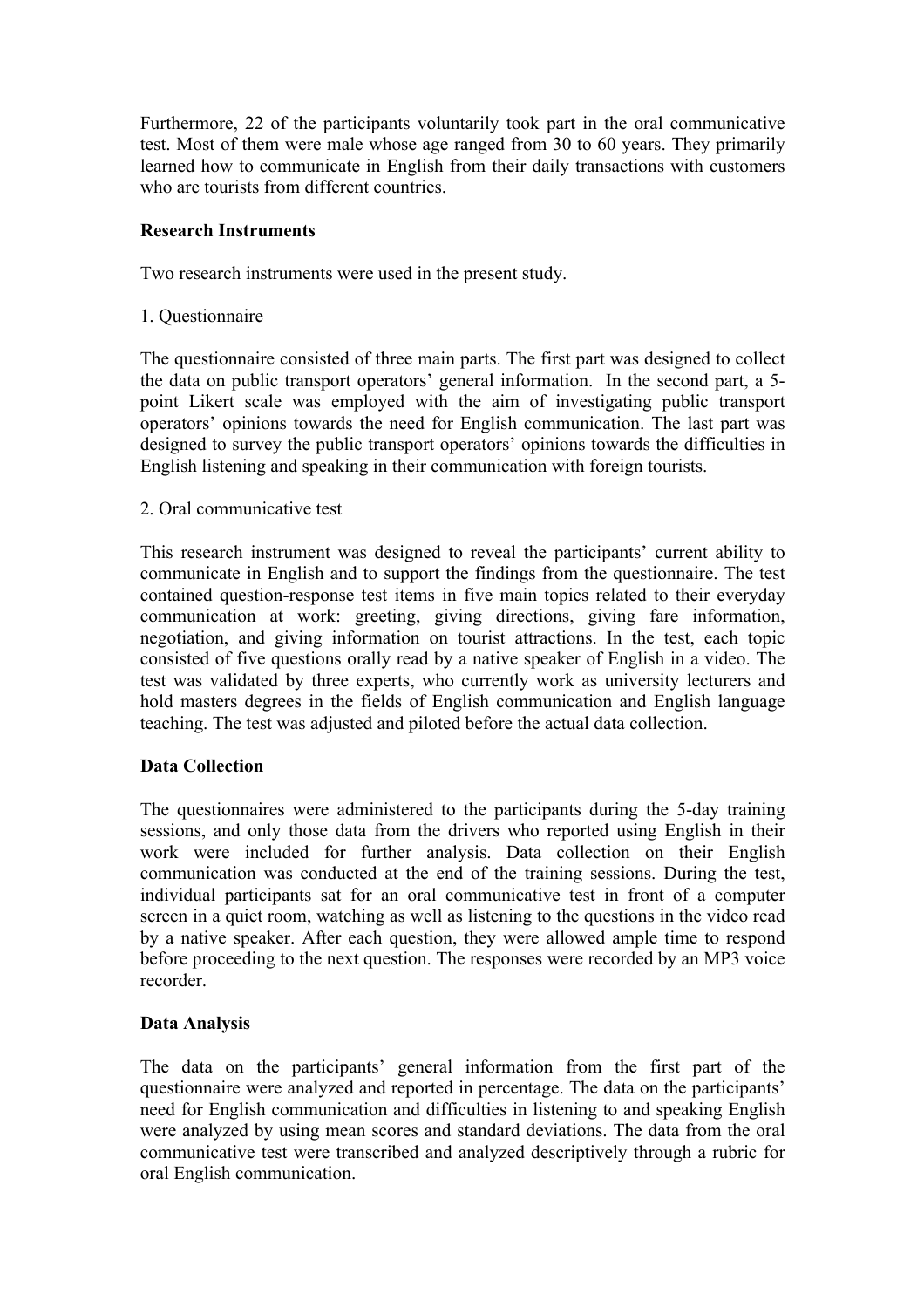# **Major Findings**

The findings from the survey were divided into three parts.

**Part I:** Thai public transport operators' general information and their self-rated English abilities

The first part of the questionnaire contained three main questions about the public transport operators' general information. The results of each question are presented as follows:

Question 1: How long have you been a public transport operator?

It was found that 61.4% of the participants worked as a public transport operator for more than 5 years, and 30% of them revealed that they were public transport operators for 1-5 years. There were only 8.6% of them who worked as a public transport operator for less than one year.

Question 2: How would you rate your English-speaking ability?

47.1% of the public transport operators indicated that their speaking ability was at a fair level, and 28.6% of them reported their speaking ability was at a very poor level. Additionally, 20% believed their speaking ability was at a poor level. Only 4.3% reported that their speaking ability was at a good level.

Question 3: How would you rate your English-listening ability?

It was found that half of the public transport operators indicated that their listening ability was at a fair level, whereas 22.9% reported that their listening ability was at a very poor level. Similarly, 21.4% indicated that they had a poor listening ability, while only 5.7% stated that their listening ability was at a good level.

**Part II:** Thai public transport operators' opinions towards the need for English communication

| <b>Questionnaire Item</b>                 |         | M    | <b>SD</b> | Level                   |  |
|-------------------------------------------|---------|------|-----------|-------------------------|--|
| 1. I need to communicate with foreign     |         | 3.74 | 0.88      | High                    |  |
| tourists on greeting.                     |         |      |           |                         |  |
| 2. I need to communicate with foreign     |         | 3.80 | 0.93      | High                    |  |
| tourists on giving directions.            |         |      |           |                         |  |
| 3. I need to communicate with foreign     |         |      |           | $4.00$ $0.92$ Very High |  |
| tourists on giving fare information.      |         |      |           |                         |  |
| 4. I need to communicate with foreign     |         | 3.97 | 0.92      | High                    |  |
| tourists on negotiation.                  |         |      |           |                         |  |
| 5. I need to communicate with foreign     |         | 3.99 | 0.86      | High                    |  |
| tourists on giving information on tourist |         |      |           |                         |  |
| attractions.                              |         |      |           |                         |  |
|                                           | Average | 3.90 | 0.92      | <b>High</b>             |  |

**Table 1.** Mean scores of Thai public transport operators' opinions towards the need for English communication

(Note. *n = 70*)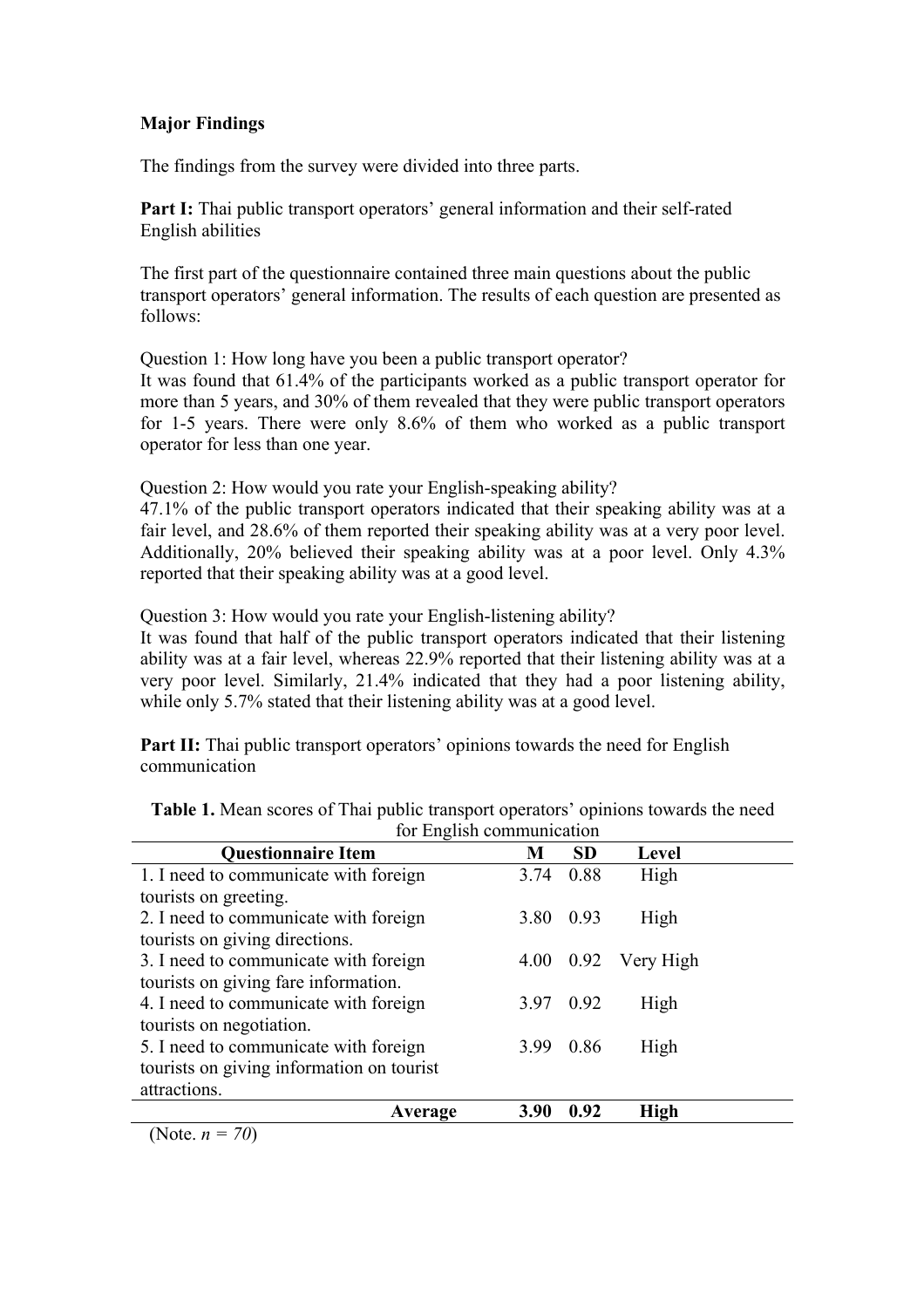The overall findings revealed that Thai public transport operators' opinions towards the need for English communication on the five main topics were at a high level. The average of the mean scores and the standard deviations were at 3.90 and 0.92 respectively. As shown, all of the areas of communication related to their service were needed at a high level, except for the need for English communication relevant to giving fare information with a mean score of 4.00, which was at a very high level.

**Part III:** Thai public transport operators' opinions towards the difficulties in English listening and speaking

| <b>Table 2.</b> Mean scores of Thai public transport operators' opinions towards the |                                   |  |
|--------------------------------------------------------------------------------------|-----------------------------------|--|
|                                                                                      | difficulties in English listening |  |

| <b>Questionnaire Item</b>                             | M    | <b>SD</b> | Level          |
|-------------------------------------------------------|------|-----------|----------------|
| 1. I have difficulties in English listening because I | 391  | 0.85      | High           |
| have limited English vocabulary.                      |      |           |                |
| 2. I have difficulties in English listening because   |      | 0.87      | Very High      |
| of the foreigners' pronunciation.                     |      |           |                |
| 3. I have difficulties in English listening because   | 4 04 | 0.94      | Very High      |
| of the different accents of foreign tourists.         |      |           |                |
| 4. I have difficulties in English listening because I |      | 0.92      | Very High      |
| do not know English structures.                       |      |           |                |
| 5. I have difficulties in English listening because   |      | 0.86      | Very High      |
| the foreigners speak too fast.                        |      |           |                |
| Average                                               |      | 0.88      | ligh<br>Verv H |

(Note. *n = 70*)

Table 2 shows that the opinions of public transport operators on their difficulties in English listening was at a very high level. The average mean score was at 4.01, and the standard deviation was 0.88.

**Table 3.** Mean scores of Thai public transport operators' opinions towards the difficulties in English speaking

| <b>Questionnaire Item</b>                            | M       | <b>SD</b> | <b>Level</b> |
|------------------------------------------------------|---------|-----------|--------------|
| 1. I have difficulties in English speaking because I | 394     | 0.88      | High         |
| have limited English vocabulary.                     |         |           |              |
| 2. I have difficulties in English speaking because I | 397     | 0.82      | High         |
| cannot pronounce words correctly.                    |         |           |              |
| 3. I have difficulties in English speaking because I | 397     | 0.88      | High         |
| do not know English structures.                      |         |           |              |
| 4. I have difficulties in English speaking because I | 394 090 |           | High         |
| do not know what words, phrases or expressions I     |         |           |              |
| should use.                                          |         |           |              |
| 5. I have difficulties in English speaking because I | 3.81    | 0.98      | High         |
| am always nervous when I speak with foreigners.      |         |           |              |
| Average                                              | 3.92    | 0.89      | <b>High</b>  |

(Note. *n = 70*)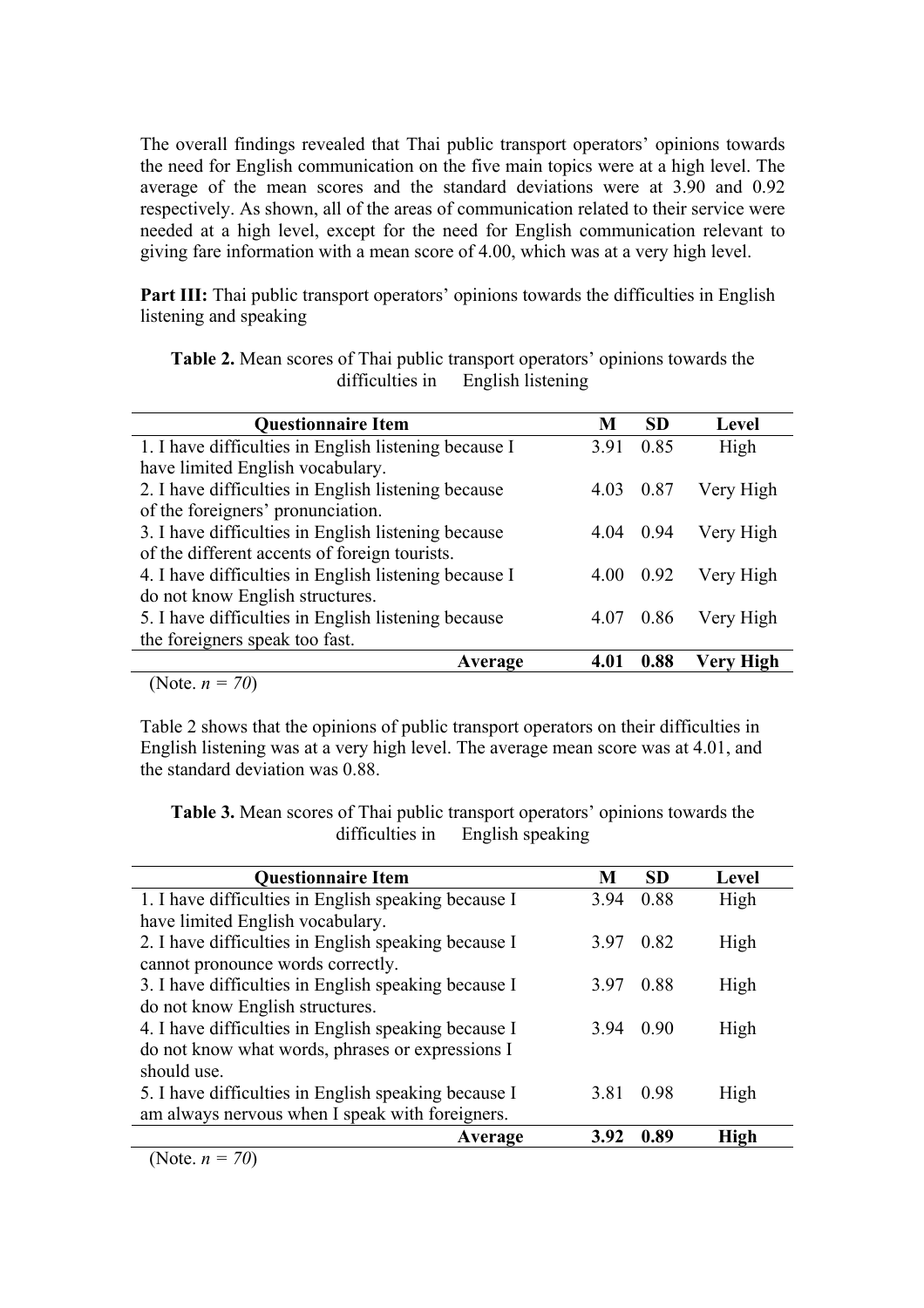Table 3 exhibits Thai public transport operators' opinions towards the difficulties in English speaking. It was found that most participants indicated they had problems with speaking in English in all five aspects shown in the table. The average mean score was 3.92, and the standard deviation was 0.89, which could be interpreted that they had difficulties in their speaking at a high level.

#### **Thai Public Transport Operators' English Communication**

From the oral communicative test, the problems most commonly found during the test could be broadly divided into three main aspects. English structures and vocabulary were the two main problems concerning English speaking experienced by Thai public transport operators. Another major problem regarding their listening skills was the ability to understand spoken English. The following descriptions are some excerpts from the data collected from the oral communicative test.

| price? | <i>Excerpt 1:</i> | Foreign Tourist: I think it's too expensive. Can you lower the                                                           |
|--------|-------------------|--------------------------------------------------------------------------------------------------------------------------|
|        |                   | Driver: Not expensive. Same same. People Thai this price.                                                                |
| Ram.   | Excerpt 2:        | Foreign Tourist: Can you tell me a little bit about Ayutthaya?<br>Driver: Have temples, Wat Chai Wattanaram and Wat Phra |
|        | <i>Excerpt 3:</i> | Foreign Tourist: Is there a hospital near here?                                                                          |

Driver: *Hospital near the temple.*

From the excerpts above, it was relatively obvious that the participants had very basic English structures for their communication. They were likely to speak on a word by word basis rather than in full, meaningful, and grammatical sentences. Consequently, they tended to lack the skills to convey their ideas and reply with appropriate responses to the questions. For instance, in excerpt 2, '*Have temples*' was used instead of a full statement of '*There are temples*." Their responses tended to reflect the structures appearing in their mother tongue (Thai) by directly translating their answers into English. This usually resulted in ungrammatical utterances.

In addition, the participants were found to have limited vocabulary necessary for English communication, as can be seen in these examples from the oral communicative test.

| price?     | <i>Excerpt 4:</i> | Foreign Tourist: I think it's too expensive. Can you lower the |
|------------|-------------------|----------------------------------------------------------------|
|            |                   | Driver: For you, I load price 50 baht.                         |
| Ayutthaya? | <i>Excerpt</i> 5: | Foreign Tourist: Where is the best place to have dinner in     |
|            |                   | Driver: Sorry. I not understand.                               |

From the excerpts shown above, it is obvious that the participants' vocabulary to respond to the foreign tourists is limited. For example, in excerpt 4, the participant's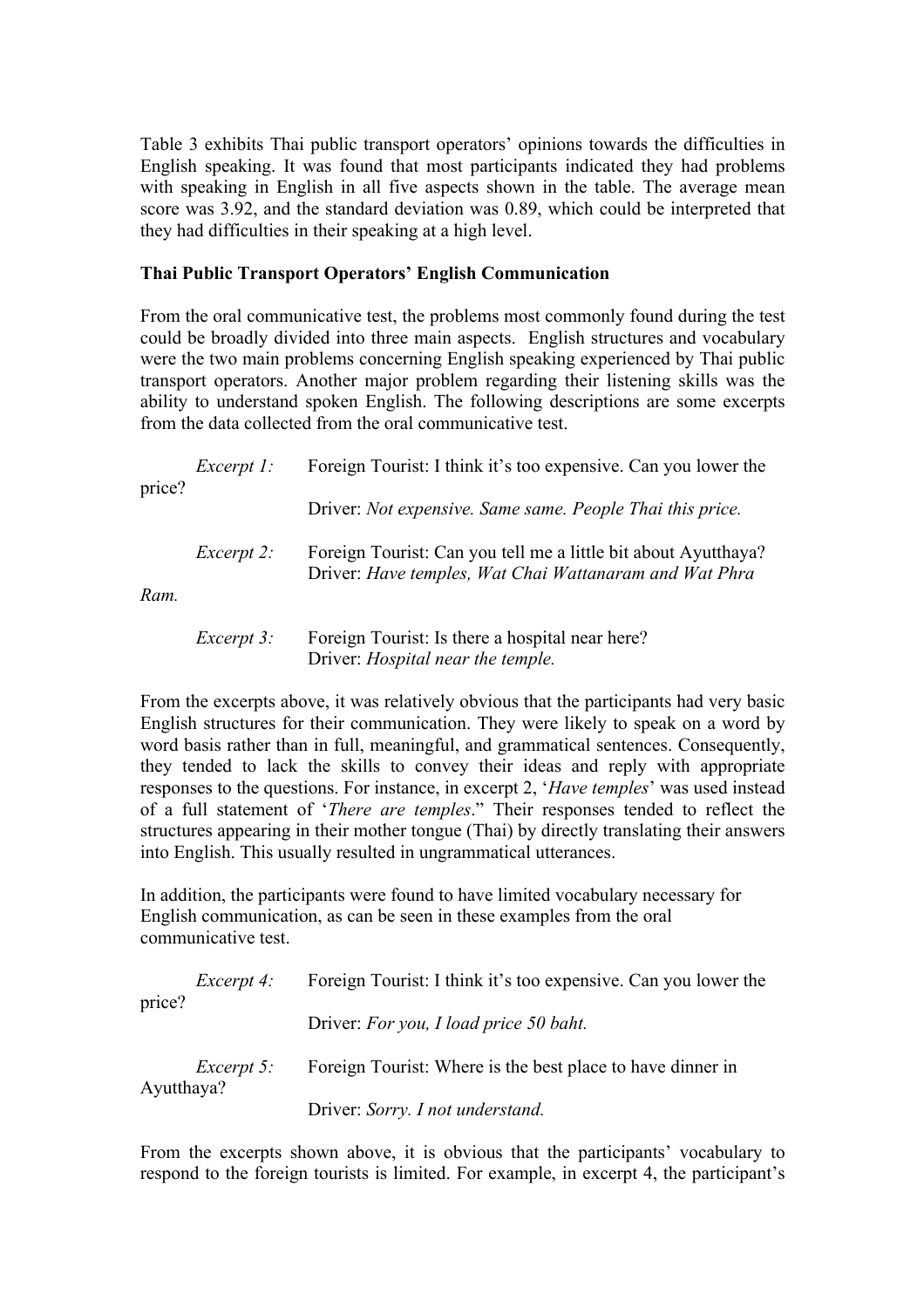response to a question relevant to fare negotiation showed that the phrase '*load price*' was wrongly used and was open to misinterpretation. Such a statement could potentially pose difficulties or even cause a communication breakdown. This problem could be attributed to their inadequate vocabulary knowledge for their work-related communication in English.

Based on the participants' ability to listen to and comprehend work-related English used for transport service for foreign tourists, the questions spoken in English proved problematic for them. Below are some excerpts of commonly found problems resulting from the participants' listening.

| Excerpt 6:        | Foreign Tourist: Hello. How are you?<br>Driver: Mr. Pramote Lertrit. My name is Pramote Lertrit.                        |
|-------------------|-------------------------------------------------------------------------------------------------------------------------|
| <i>Excerpt</i> 7: | Foreign Tourist: How is it going?<br>Driver: I working. I drive Tuk-Tuk.                                                |
| <i>Excerpt 8:</i> | Foreign Tourist: How long does it take to get to Wat<br>Chai Wattanaram from the train station?<br>Driver: $By$ Tuk-Tuk |
| Excerpt 9:        | Foreign Tourist: Where is Wat Yai Chai Mongkol?<br>Driver:                                                              |

These excerpts illustrate the participants' difficulties comprehending questions spoken in English. These routine questions were among those relevant in communication between public transport operators and English-speaking tourists. Some participants attempted to respond to the questions; nevertheless, it was revealed that they did not fully understand the questions. Moreover, some did not reply to the questions at all. indicating a lack of understanding. Regarding the public transport operators' ability to listen to English, it was evident that they held a generally poor understanding of English used for providing service to foreign tourists. They might not have enough vocabulary and structures in English to be capable of responding to the questions, resulting in their misinterpretation of the questions. From the findings, their overall general understanding in English was most likely to prevent them from successful communication.

# **Discussion**

This study investigated Thai public transport operators' opinions towards the need for and difficulties in English communication. In addition, their current ability to communicate in English was explored. As the findings revealed, their need for English communication in relation to their work was at a high level. The survey on their self-rated ability to understand and speak English relevant to their work showed that they had problems in listening comprehension at a very high level. Similarly, the results showed that they had problems in their speaking at a high level. Moreover, in the oral communicative test, the descriptions of their uses of English communication indicated a number of communication problems in English used for their work.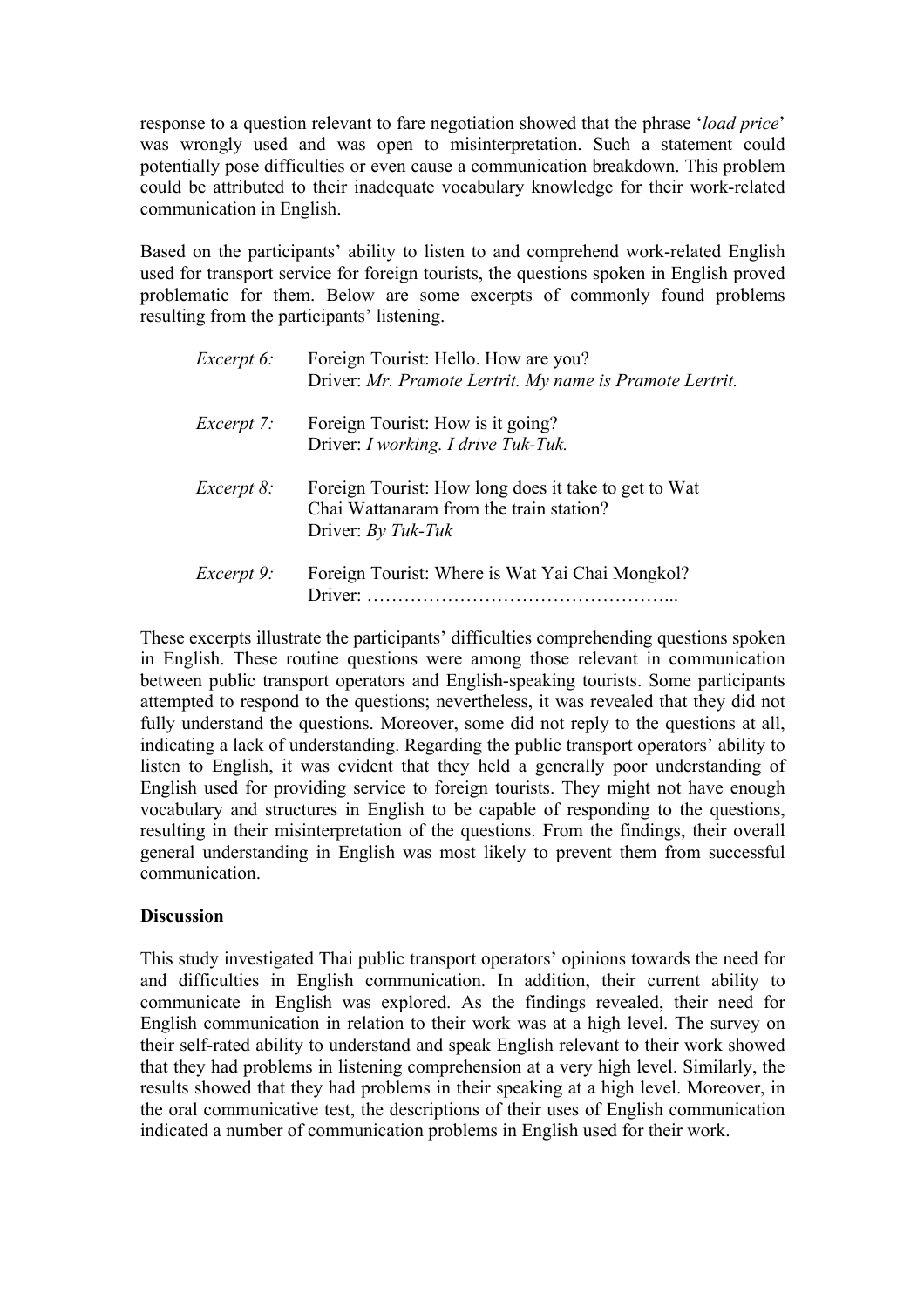The participants' limited ability to communicate in English could be the results of several factors. First are English structures. Participants appeared to lack knowledge of English structures and English abilities both in speaking and listening to communicate with foreign tourists. Chan (2001) also found that the speakers' mother tongue could interfere with the use of their target language. This became apparent in the findings from the oral communicative test in which the participants were prone to use basic or ungrammatical English structures to convey meaning with little awareness of the English grammatical features.

The second factor which might cause communication problems is limited vocabulary. Vocabulary knowledge is one of the most essential parts in English communication. Vocabulary knowledge enables language uses, and the uses of the language can increase the speakers' vocabulary knowledge (Alqahtani, 2015). According to Hasan (2016), a lack of vocabulary could pose serious obstacles and impede successful communication when communicating in English. Without adequate vocabulary knowledge, it could be difficult for the participants to express their opinions or ideas. This could also cause them to become incapable of comprehending utterances made by the tourists and unable to respond to them properly. Vocabulary is crucial for them in order to express and comprehend the messages to meet their communication requirements.

Another explanatory factor could be self-confidence. Chan (2001) found out that learners' lack of confidence in the use of English was likely to pose difficulties in their English learning. From the observations during the test, Thai public transport operators appeared to have little confidence in English communication. They might be worried about their mistakes when communicating, which could lead to their unsuccessful communication.

Finally, limited exposure to English language also potentially hampers effective communication. The interpretation of the findings in the present study is in line with Atibaedya (2010) in that the lack of opportunities to use the language and insufficient practice of English communication on a daily basis could hinder success in communication. From the findings, it was seen that the Thai public transport operators lacked the ability to speak English and were unable to understand the spoken language commonly used in their work. According to Matusevych, Alishahi and Backus (2017), listening is fundamental to speaking. If the participants were exposed to various listening activities relevant to English used in the hospitality industry, they might be able to conduct a simple conversation with foreign tourists.

With respect to the results and the communication problems found in this study, improvements are necessary in Thai public transport operators' English communication for occupational purposes. It was suggested that they be offered training in English that is aimed to specifically help them develop their English communication in order for them to communicate better in English. In addition, responsible organizations in the field of hospitality might provide them with some printed material for self-study or create a mobile application for e-learning with which they can regularly practice their English communication.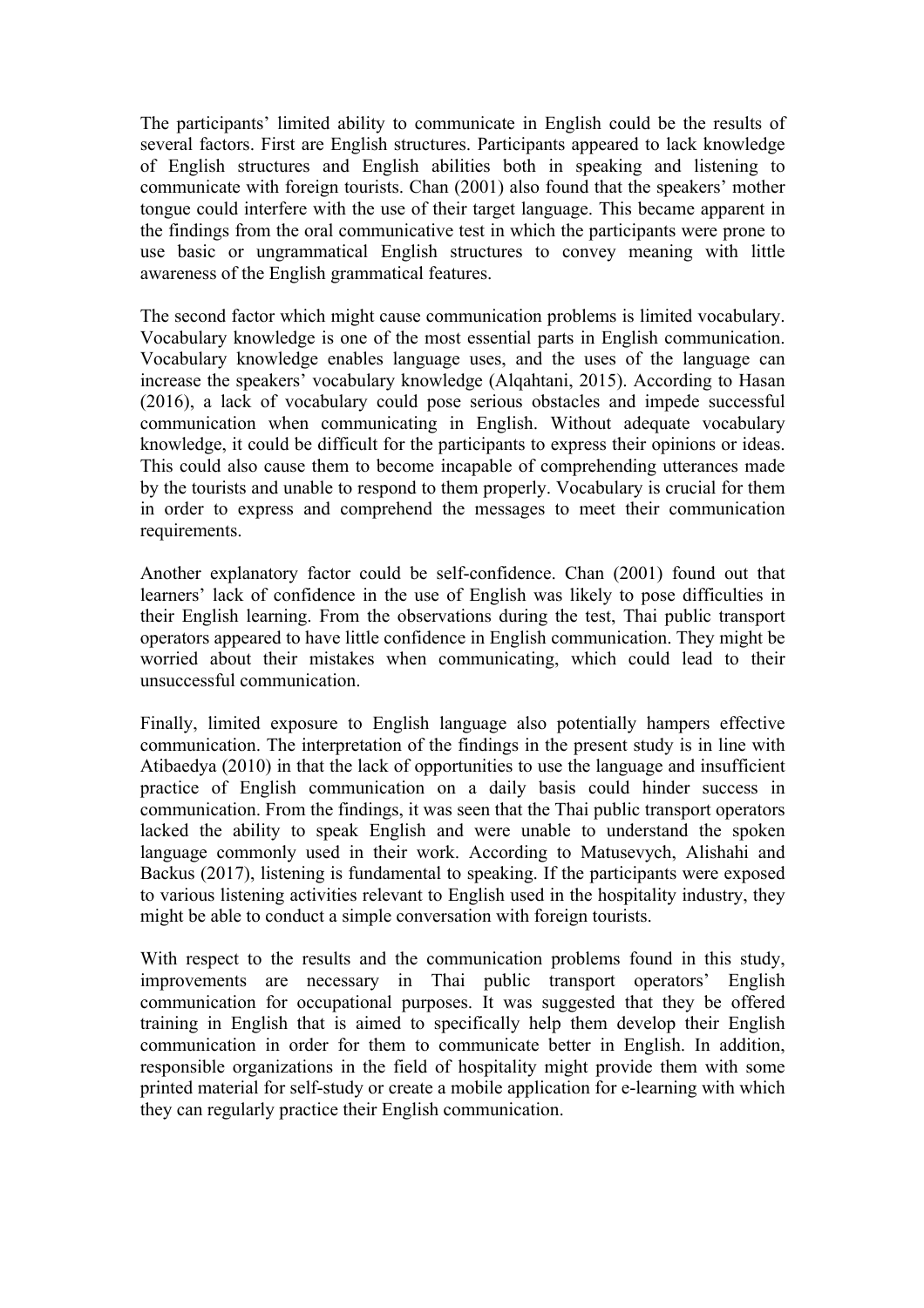#### **Conclusion**

This study was conducted to examine Thai public transport operators' need for and difficulties in English communication as well as explore their ability to communicate in English relevant to their work routine. The recruited 70 public transport operators participating in English training sessions held by the Ayutthaya Transport Office responded to the questionnaire, and 22 of them voluntarily participated in the oral communicative test. It was found that Thai public transport operators had a limited ability to communicate in English, and they expressed a high need for English to help them communicate with English speaking tourists in their work. They need to develop their English skills, especially in speaking and listening, in order to better communicate with foreign customers. Responsible organizations and government sectors in association with the hospitality industry should continue working on developing English courses that particularly serve the need of the occupation. Furthermore, the operators should be provided with assistance to help them become more competent in English communication,

such as regular English training for individuals at the beginner level, or a self-study handbook for higher-proficiency individuals.

#### **Limitations and Recommendations for Further Studies**

Since this study was primarily initiated to explore the need for and ability of Thai public transport operators' English communication, it would be informative to conduct experimental research to examine the participants' ability to communicate in English before and after providing English training to them. Moreover, the oral communicative test featured an interlocutor in a video with a limited range of English communication specific to the research participants' contexts. This test task may not take other factors involved in authentic communication into account, such as nonverbal communication, which could also play an important role in the participants' communication. Having speakers of English involved in the test in real-life situations would therefore yield more natural data. Lastly, it is suggested that other kinds of research instruments, e.g. in-depth interviews, be developed to specifically examine particular language uses in different careers, particularly in the hospitality industry.

#### **Acknowledgment**

The authors are grateful to the Research and Development Institute of Rajamangala University of Technology Suvarnabhumi, Thailand, for the financial support granted for this research. Our heartfelt appreciation also goes to all of the participants in this study for their cooperation.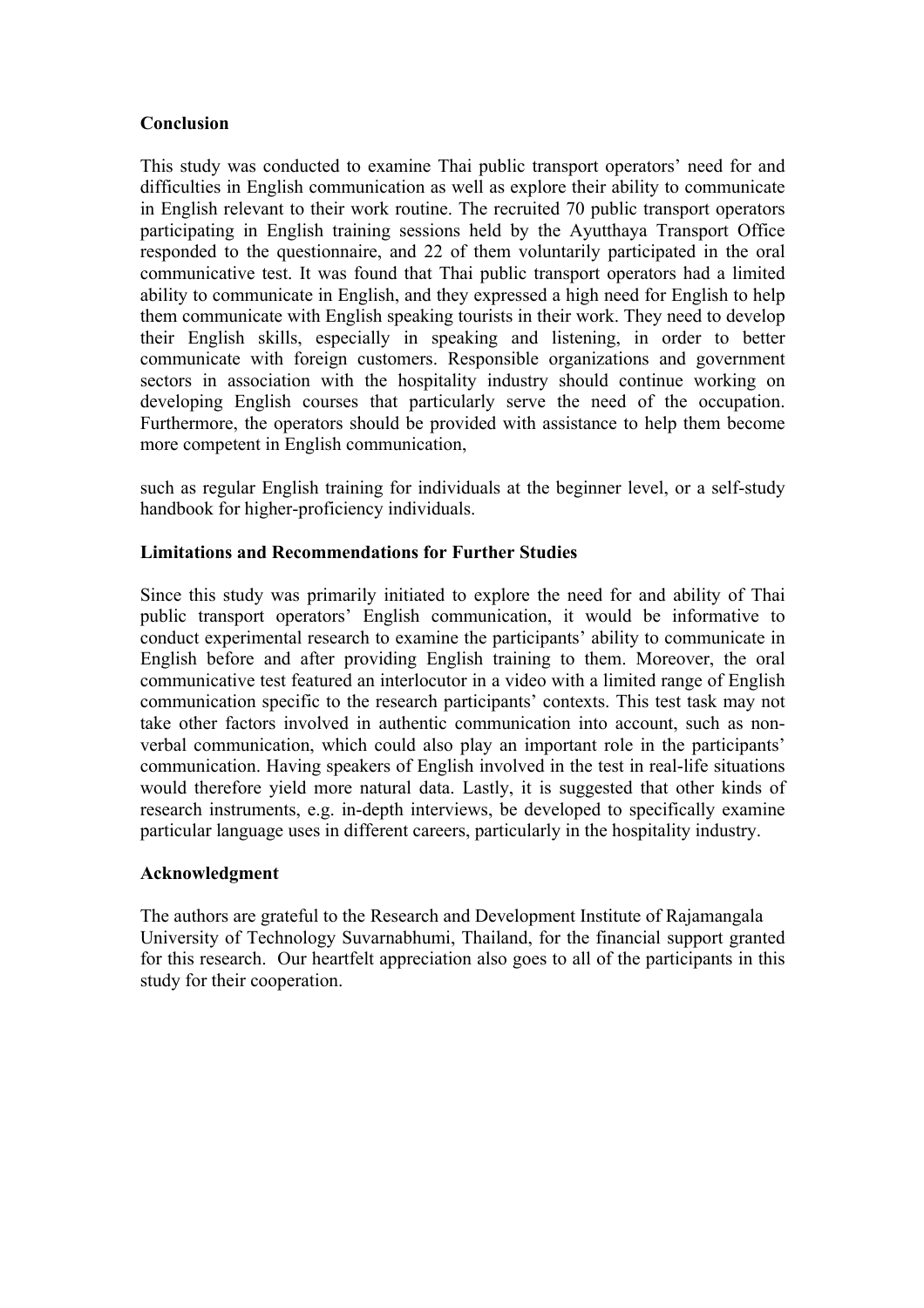#### **References**

Alqahtani, M. (2015). The importance of vocabulary in language learning and how to be taught. *International Journal of Teaching and Education*, *3*(3), 21-34. https://doi.org/10.20472/TE.2015.3.3.002

Atibaedya, A. (2010). *A self-directed learning model for communicative English using for eco-tourism and cultural heritage tourism in Tha-ka, Amphawa district, Samut-Songkhram province*. Suan Sunandha Rajabhat University, Thailand. Retrieved March, 23, 2017 from http://ssruir.ssru.ac.th/handle/ssruir/967

Chan, V. (2001). Determining students' language needs in a tertiary setting. *English Teaching Forum*, *39*(3), 16-27.

Choi, K. (2005). Needs analysis of students of tourism English. *Proceedings of the 10th Conference of Pan-Pacific Association of Applied Linguistics* (pp. 57-68). Retrieved May 25, 2017 from: http://www.paaljapan.org/resources/proceedings/PAAL10/pdfs/kyunghee.pdf

EF Education First. (2017). EF English proficiency index. Retrieved February, 15, 2018 from https://www.ef.co.th/epi

Ellis, R. (2008). *The study of second language acquisition* (2nd ed.). Oxford: Oxford University Press.

Hamilton, C. (2008). *Communicating for results: A guide for business and the professions* (9th ed.). Massachusetts, USA: Wadsworth.

Hasan, A. K., (2016). The effect of lack of vocabulary on English language learners' performance with reference to English Departments students at Salahaddin University-Erbil. *Journal of Humanity Sciences*, 20(2), 211-227.

UNESCO World Heritage Centre. (1991). Historic city of Ayutthaya. Retrieved January, 31, 2017 from http://whc.unesco.org/en/list/576

Jandt, F. E. (2007). *An introduction to intercultural communication: Identities in a global community.* Thousand Oaks, CA: Sage Publications.

Luankanokrat, S. (2011). *Needs analysis for English communication skills of employees at HSBC in Thailand*. (Unpublished master's thesis). Thammasat University, Thailand.

Matusevych, Y., Alishahi, A., & Backus, A. (2017). The impact of first and second language exposure on learning second language constructions. *Bilingualism: Language and Cognition, 20*(1), 128-149. https://doi.org/10.1017/S1366728915000607

Ministry of Tourism and Sports (2017). Domestic tourism statistics. Retrieved January, 10, 2017 from www.mots.go.th